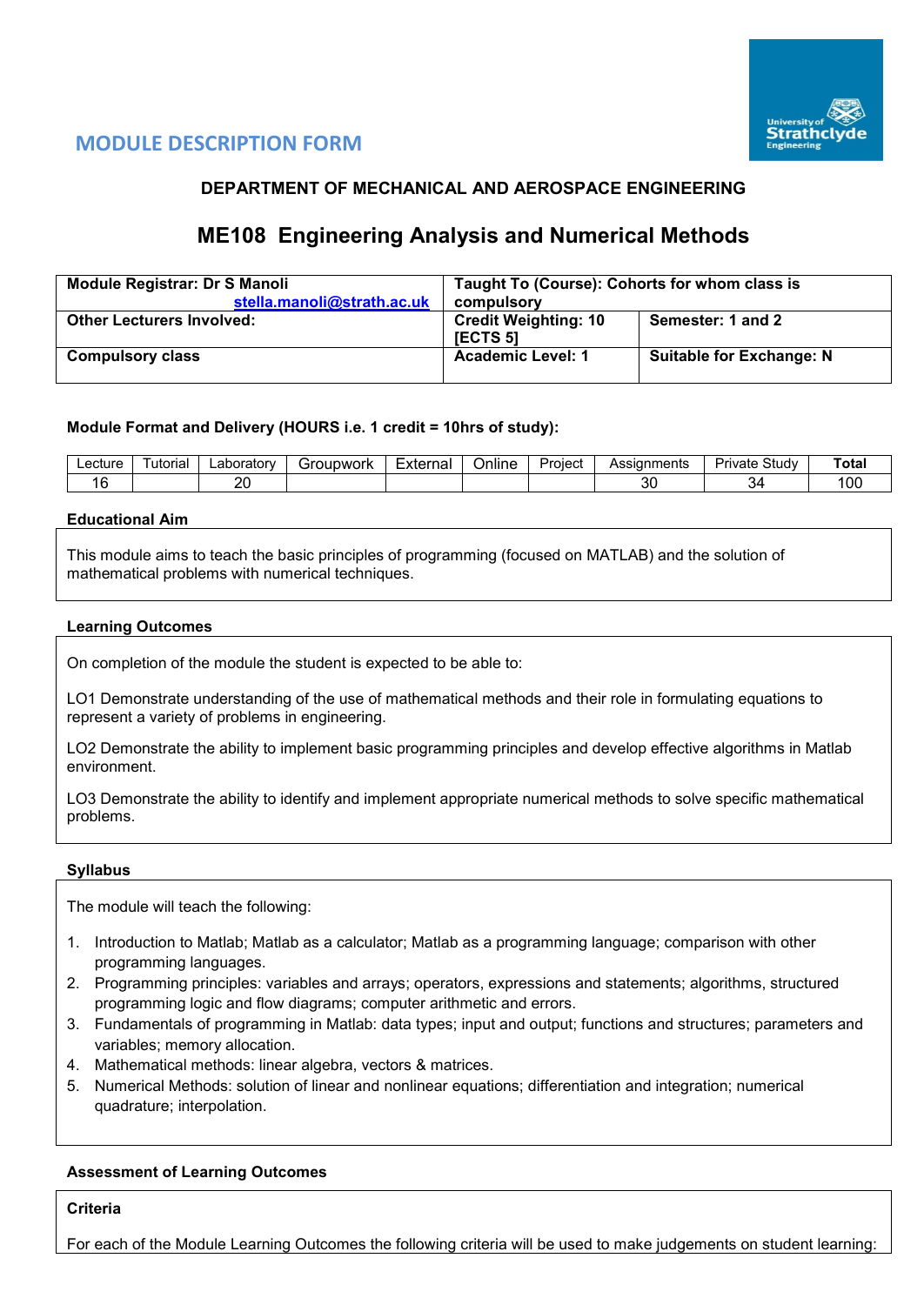*LO1* Demonstrate understanding of the use of mathematical methods and their role in formulating equations to represent a variety of problems in engineering.

C1 Students will be able to demonstrate the ability to identify appropriate equations and solution schemes for simple engineering systems.

C2 Students will be able to identify different systems and particular solution approaches that are suitable for that system.

*LO2* Demonstrate the ability to implement basic programming principles and develop effective algorithms in the Matlab environment.

C1 Students will be able to demonstrate basic programming skills by the construction of flow charts to summarise key steps of a problem

C2 Students will construct Matlab scripts to demonstrate the ability to implement numerical schemes based on the flow charts, to solve simple numerical problems.

*LO3* Demonstrate the ability to identify and implement appropriate numerical methods to solve specific mathematical problems.

C1 Students will be able to demonstrate selection of an appropriate method to solve a range of problem types.

C2 Students will demonstrate ability to numerically solve problems in linear and non-linear algebra and calculus.

The standards set for each criterion per Module Learning Outcome to achieve a pass grade are indicated on the assessment sheet for all assessment.

#### **Principles of Assessment and Feedback**

*(within Assessment and Feedback Policy at: <https://www.strath.ac.uk/professionalservices/staff/policies/academic/> )*

Coursework submissions will be returned with mark breakdown to allow the students to reflect on their performance. Scripts from the final examination will not be returned to students.

Tutorial sessions will provide opportunities for students to discuss their work and course material with members of staff. Formative feedback may also be given during personal appointments with the course Lecturers/Demonstrators.

### **Assessment Method(s) Including Percentage Breakdown and Duration of Exams** *(individual weightings)*

| <b>Examination</b> |          |          |           |           | Coursework |           | <b>Practical</b> | <b>Project</b> |           |  |
|--------------------|----------|----------|-----------|-----------|------------|-----------|------------------|----------------|-----------|--|
| Number             | Month(s) | Duration | Weiahtina | Number    | Weiahtina  | Number    | Weighting        | Number         | Weiahtina |  |
|                    | Apr/Mav  | 2hrs     | 50%       |           | 40%        | 10        | 10%              |                |           |  |
| * All LOs          |          |          |           | * All LOs |            | * All LOs |                  |                |           |  |

*\* L/Os: Indicate which Learning Outcomes (L01, L02, etc) are to be assessed by exam/coursework/practical/project as required.*

## **Coursework / Submission deadlines (***academic weeks***):**

Week 10 sem 1 - Week 10, sem2

#### **Resit Assessment Procedures:**

2 hour examination in August diet.

#### **PLEASE NOTE:**

**Students need to gain a summative mark of 40% to pass the module (the first attempt is a summative mark accumulated from 50% May exam, 10% completion of 10 Project tutorials within timetabled laboratory slots and 40% coursework). Students who fail the module at the first attempt will be re-assessed during the August diet. This re-assessment will consist entirely of an exam. No marks from previous attempts will be transferred to new attempts.**

#### **Recommended Reading**

**Reading List to be set up on Myplace - please refer to this list.**

#### **\*\*Highly recommended reading**

\*\*1) Matlab: A Practical Introduction to Programming and Problem Solving by Stormy Attaway

\*\*2) An Introduction to MATLAB® Programming and Numerical Methods for Engineers by Timmy Siauw, Alexandre Bayen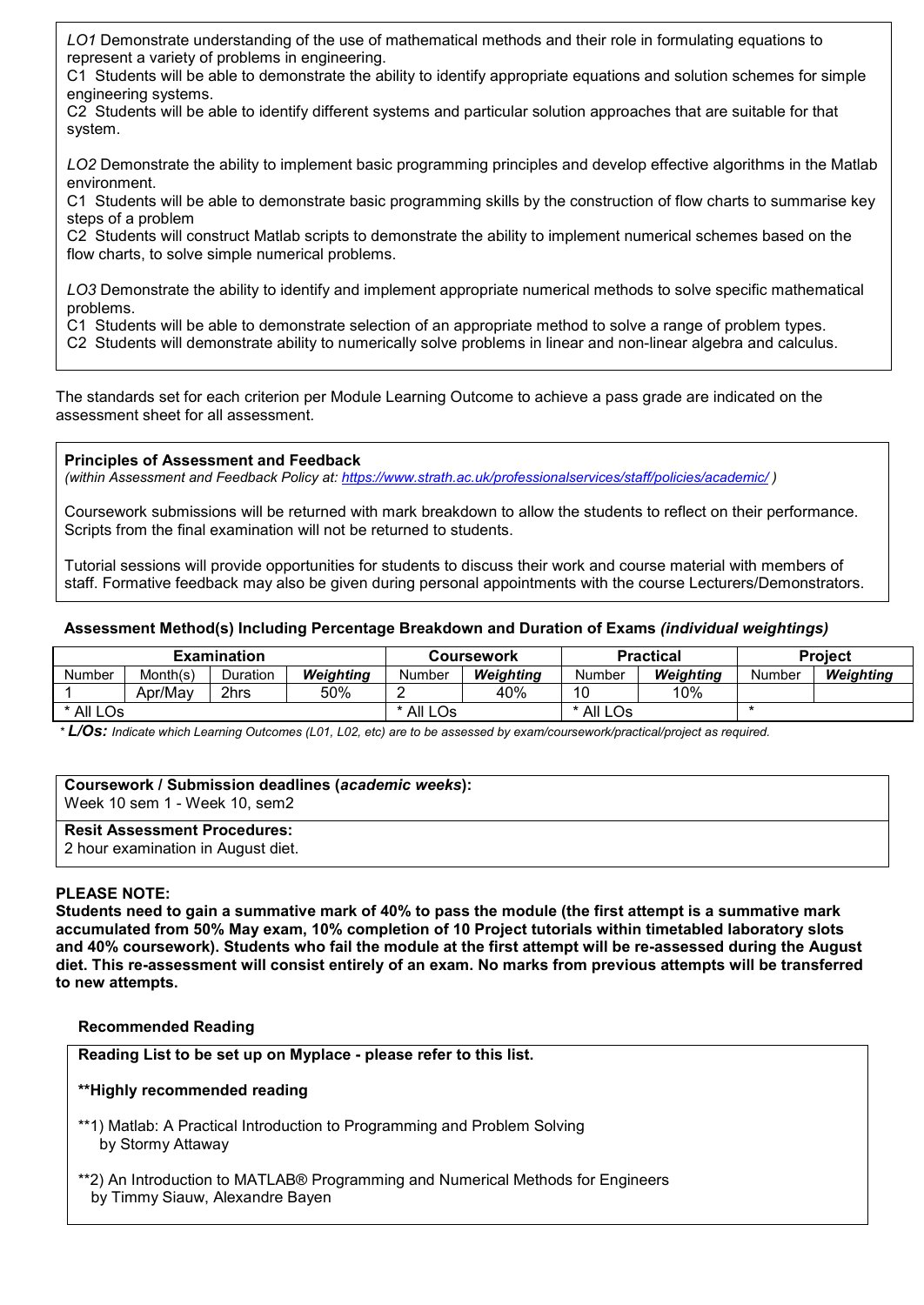## **Additional Student Feedback**

*(Please specify details of when additional feedback will be provided)*

| $\overline{\phantom{a}}$<br>Jate | ıme | .oom<br>No                                        |
|----------------------------------|-----|---------------------------------------------------|
| Weekly<br>tutorials              |     | Check<br>∶details<br>webpages<br>timetable<br>tor |

Session: 2021/22

## **Approved:**

| Course Director Signature: Dr E Henderson (SG) |  |
|------------------------------------------------|--|
| Date of Last Modifications: September 3, 2021  |  |

(Updated July 2021-MAE)